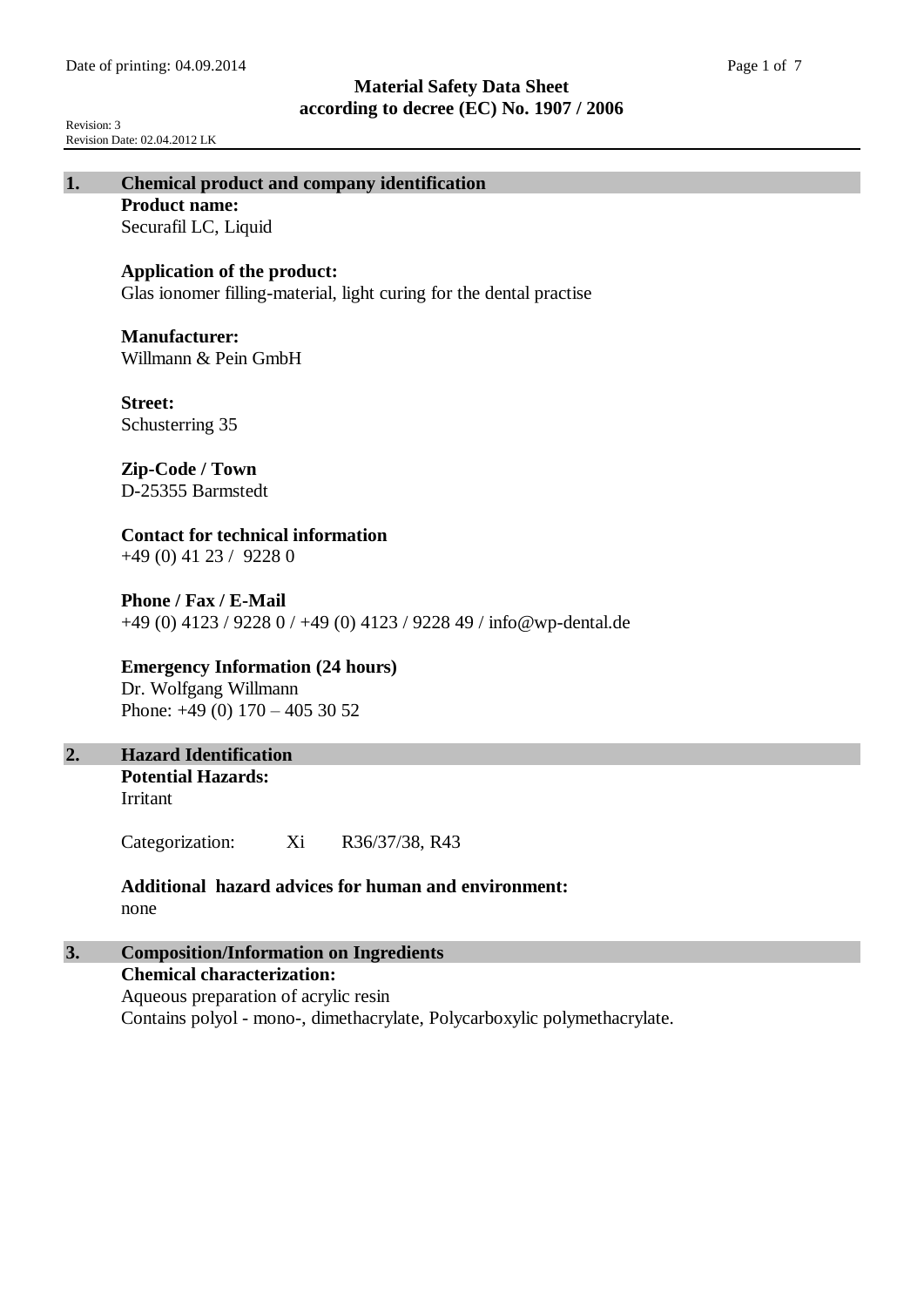Revision: 3 Revision Date: 02.04.2012 LK

# **4. First-Aid-Measures**

# **Genaral Advices:**

Take off with product contaminated clothes.

Contact a physician if symptoms are obviously showing influence oft he product to skin, eyes or through inhalation of vapour.

#### **After skin contact:**

Wash off skin with soap and water. Contact a physician if the skin is irritated.

#### **After eye contact:**

Rinse eyes an efficient time. Contact ophthalmologist if irritation is persisting.

#### **After inhalation:**

In case of prolonged exposure take person to fresh air. Seak medical treatment.

#### **After swallowing:**

Seek medical advice immediately.

# **5. Fire-Fighting-Measures**

**Suitable extinguishing agents:**

Waterspray, sand, foam, carbon dioxide.

## **For safety reasons unsuitable extinguishing media:**

Water with full jet.

**Particular danger through the product itself,** 

#### **its combustion products or gases:**

In case of fire acrid acrylic fumes.

#### **Protective equipment for fire-fighters:**

Use conventional measures to combat chemical fires, that means use self-contained brathing apparatus. (isolating-unit)

# **6. Accidental release measures**

**Personal Precautions:** Arrange for fresh air. Keep ignition sources away.

## **Environmental protection measures:**

Do not empty into drains.

#### **Methods for cleaning / absorption:**

Take up larger quantities mechanically, absorb smaller quantities with universal binder (diatomaceous eart, expanded mica, sawdust)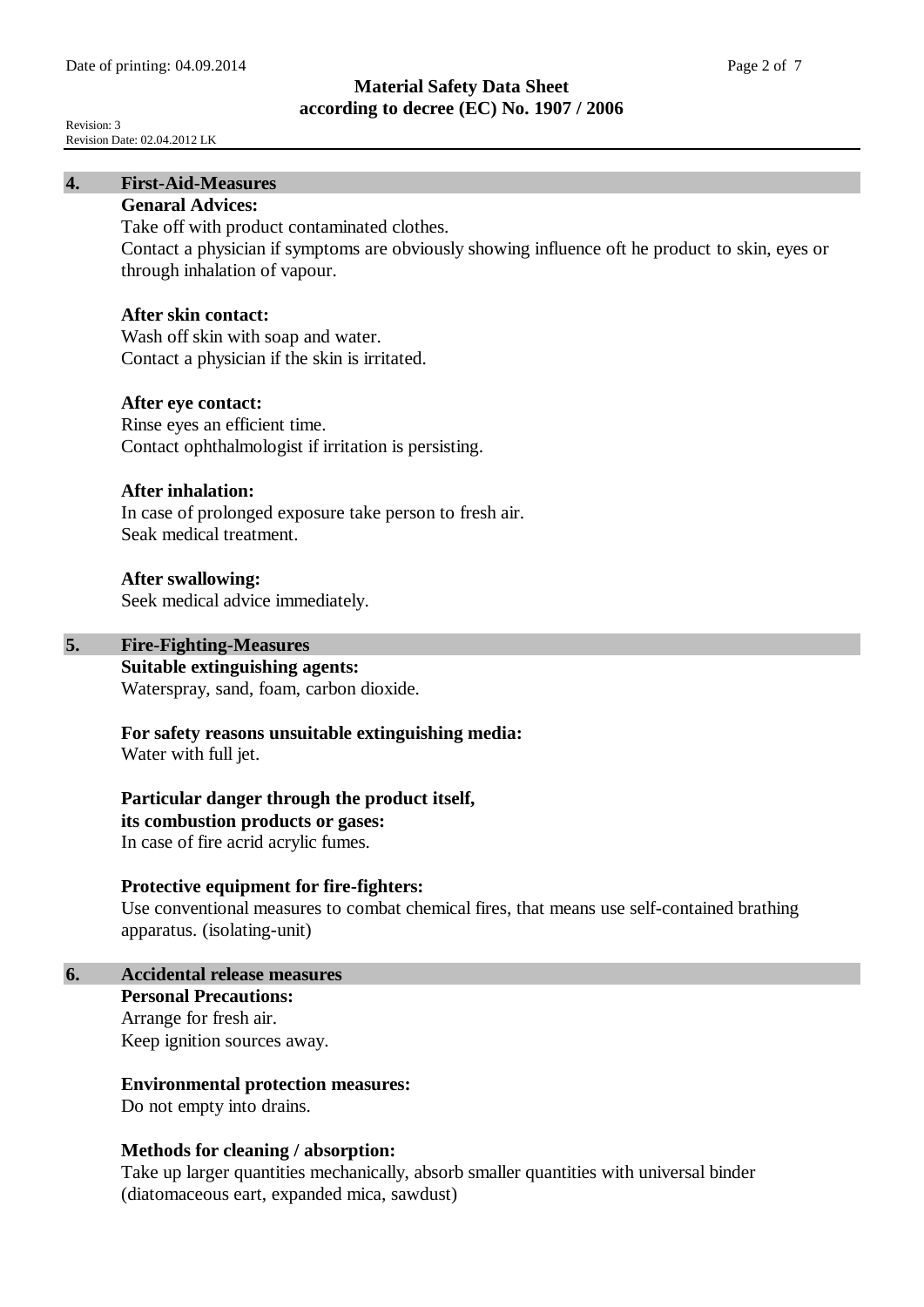Revision: 3 Revision Date: 02.04.2012 LK

# **7. Handling and storage**

# **Handling:**

The conventional precautions for works with chemicals are to be adhered. Alwas keep the bottle tightly closed. Provide adequate room ventilation.

#### **Information about fire- and explosion protection:**

Keep away from sources of ignition, do not smoke. Use only explosion protected devices. In case of fire acrid acrylic fumes.

#### **Storage conditions:**

Store material in a tightly closed container at a cool place and protected against sunlight. Recommended packaging material: container of glass, metal or solvent-stable plastics.

#### **8. Exposure Controls/Personal Protection**

**Limit values for the exposition at work station and / or biological limit values work station limit values (AGW) Germany**

PNCE and DNCL-Values as to be possibly worked out in a preparation safety report do not exist.

#### **Personal protective equipment:**

Personal attention of protection- and hygienic measures. Protection clothes must be stored separately. The usual precaution measures must be attended.

| Breathing protection:                   | For smaller quantities not necessary (do not breathe vapour)                                                                                                         |
|-----------------------------------------|----------------------------------------------------------------------------------------------------------------------------------------------------------------------|
| Eye protection:                         | Protection goggles                                                                                                                                                   |
| Hand protection:                        | Rubber gloves                                                                                                                                                        |
| Body protection:                        | Wear business usual protection clothes                                                                                                                               |
| Other protection measures:              | none                                                                                                                                                                 |
| Advice for hygienic<br>at work station: | Comply business usual protection- and hygienic measures.<br>Preventive skin protection. Wash hands and skin after<br>finishing work. Do not eat or drink when using. |

# **9. Physical and chemical Properties Appearance:** Form: liquid Colour: yellowish Odour: ester-like, weak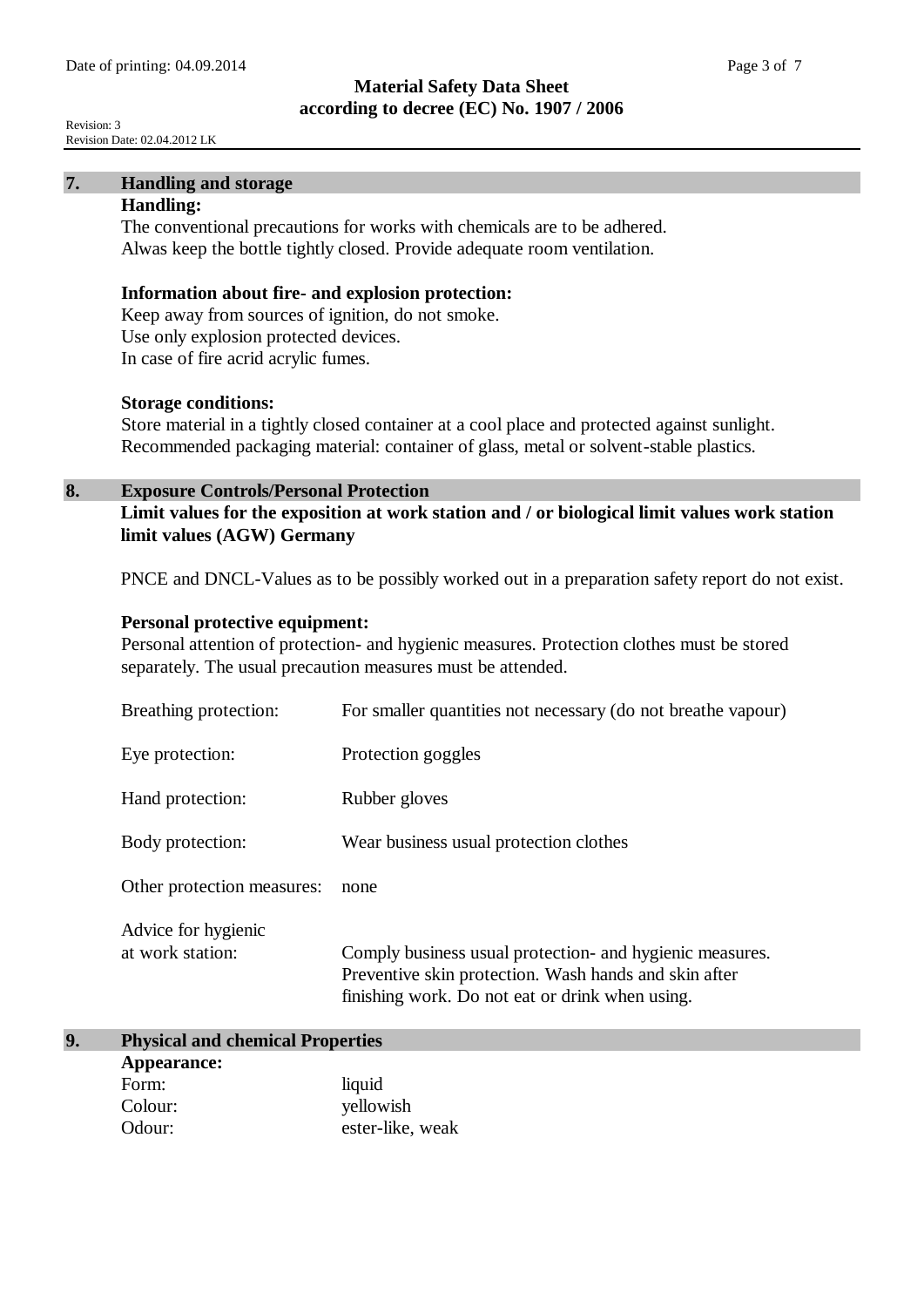Revision: 3 Revision Date: 02.04.2012 LK

| ca. $100^{\circ}$ C (water)        |
|------------------------------------|
| Decomposition temp.: $>ca. 200 °C$ |
| $>100\text{ °C}$                   |
| not established                    |
| <23 mbar / $20^{\circ}$ C          |
| $>1$ (methacrylates)               |
| ca. 1.1 $g/cm^3$                   |
| ca. 50 %                           |
| ca. 3,5                            |
|                                    |

#### **10. Stability and Reactivity Conditions to avoid:**

Beware of heat, solar radiation and light impact to avoid early slow polymerization. The product cures on exposure to visible or UV-light.

#### **Substances to avoid:**

Avoid contact with radical forming initiators, peroxides, strong alkalies or reactive metals.

## **Hazardous decomposition products:**

In case of fire acrid acrylic fumes.

## **Further information:**

After considerably exceedance of storage time and / or exceedance of storage temperature it is possible that the product starts curing.

## **11. Toxicological information**

| <b>Acute toxicity:</b> |            |  |
|------------------------|------------|--|
| At skin:               | irritation |  |
| At eyes:               | irritation |  |
| At respiratory system: | irritation |  |

## **Kinetic of the toxic reaction:**

According the new Material Safety Data Sheet according to REACH, specifications about kinetic of the toxic reaction, metabolism of the substance and allocation of the substance in the human body must be mentioned at this place. Data for this is not available.

## **Further information:**

By appropriate exposure, conventionally use and to our experiences and information the product causes no hazardous effects.

## **Further details:**

Methacrylates may cause allergical reactions.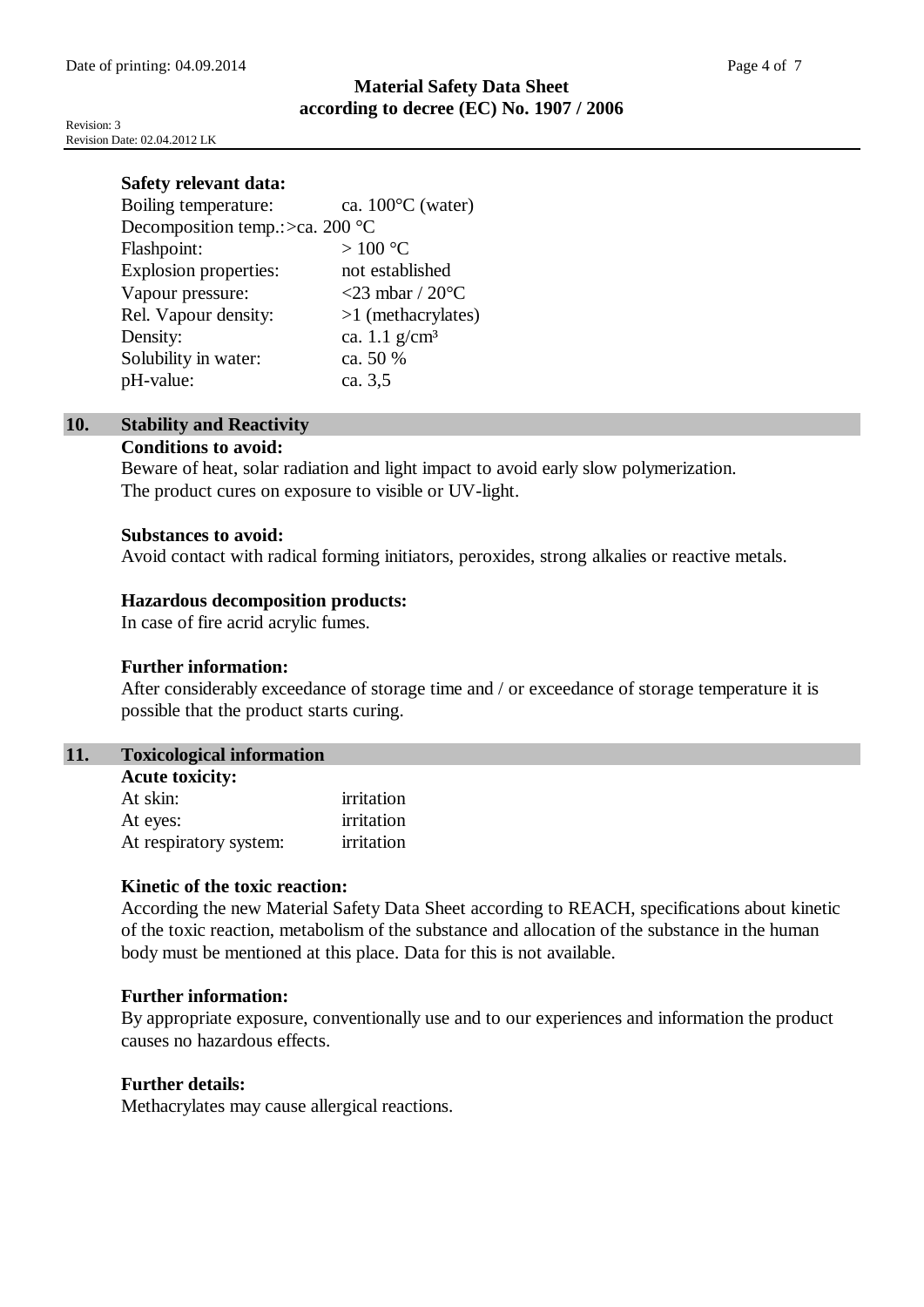Revision: 3 Revision Date: 02.04.2012 LK

## **12. Ecological information**

| <b>Fish toxicity:</b>     | $LC50 > 360$ mg/l/48h |
|---------------------------|-----------------------|
| Water organism:           | not applicable        |
| <b>Bacteria toxicity:</b> | not applicable        |

#### **Further detail to ecology:**

Do not allow product to reach ground water, body of waters or sewage system!

#### **Bioaccumulation potential:**

No data available

#### **Effect of the determination of the PTB- and vPvB-Report:**

Endocrine disruption potential If the material causes hormonal effects or prevents them is unknown to us.

#### **Persistence and degradability:**

Up to 50% biological degradable.

# **13. Disposal considerations**

#### **Substance / Preparation**

To dispose of accordingly with notice of the local regulations of authority. Do not empty into drains.

## **Disposal key according to AVV regulation**

55 37 3 (other non-halogenated solvents)

#### **Package**

Packages that are not contaminated can be recycled.

# **14. Transport information/rules**

**Land transport ADR/RID**  Classification (no dangerous cargo) Class: UN-Number: Classification code: Description of the good: Glass Liner II, liquid Hazard cause: Packaging: Packaging group: Hazard sheet: Limited Quantities: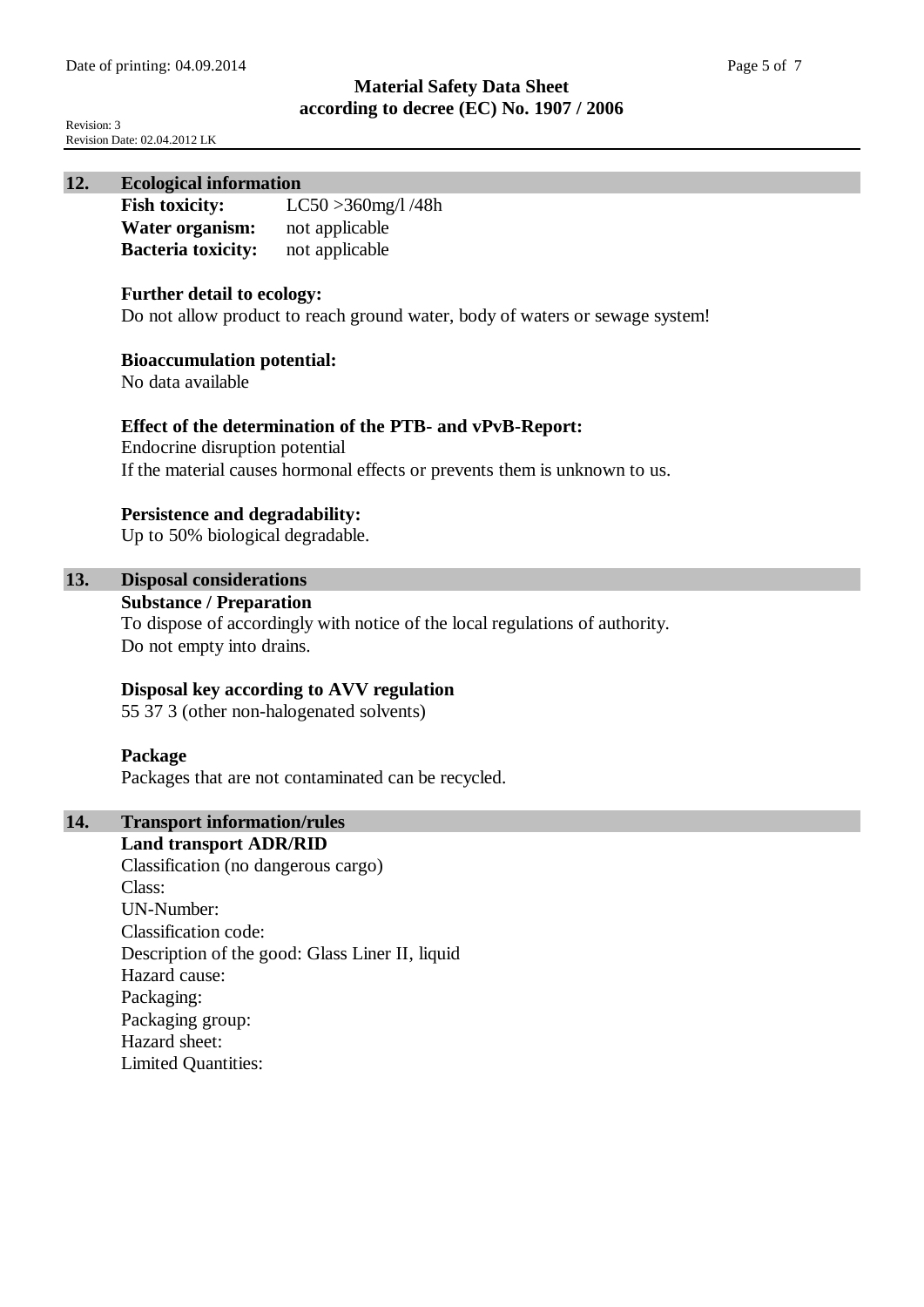Revision: 3 Revision Date: 02.04.2012 LK

# **Maritime transport IMDG/GGVSea**

Classification (no dangerous cargo) IMDG-Code: UN-Number: Ems: Marine Pollutant: Description of the good: Glass Liner II, liquid Hazard cause: Packaging Packaging group: Hazard sheet:

# **Air transport ICAO-TI and IATA-DGR**

Classification (no dangerous cargo) Class: UN-Number: Description of the good: Glass Liner II, liquid Hazard cause: Packaging Packaging group: Hazard sheet:

## **15. Regulary Information**

## **Labelling according EU guidelines**

Code letter and hazard description of the product:



Xi; Irritant R36/37/38 Irritating to eyes, respiratory system and skin R43 May cause sensitisation by skin contact

# **Hazard decisive components for the labelling:**

Contains:

**National Rules** Water Hazard Class:  $1/2$  (for individual copontents, as far as known, own classification)

## **16. Other information**

## **Further applicable EG Guidelines**

Guideline for preparation (1999/45/EC), at last changed by the guideline 2006/8/EC. Substance Guideline (67/548/EWG), at last changed by the guideline 2006/121 EC. REACH-Guideline (EC) No. 1907/2006

## **Manufacturer´s suggested application restriction:**

Only for commercial use – no public product